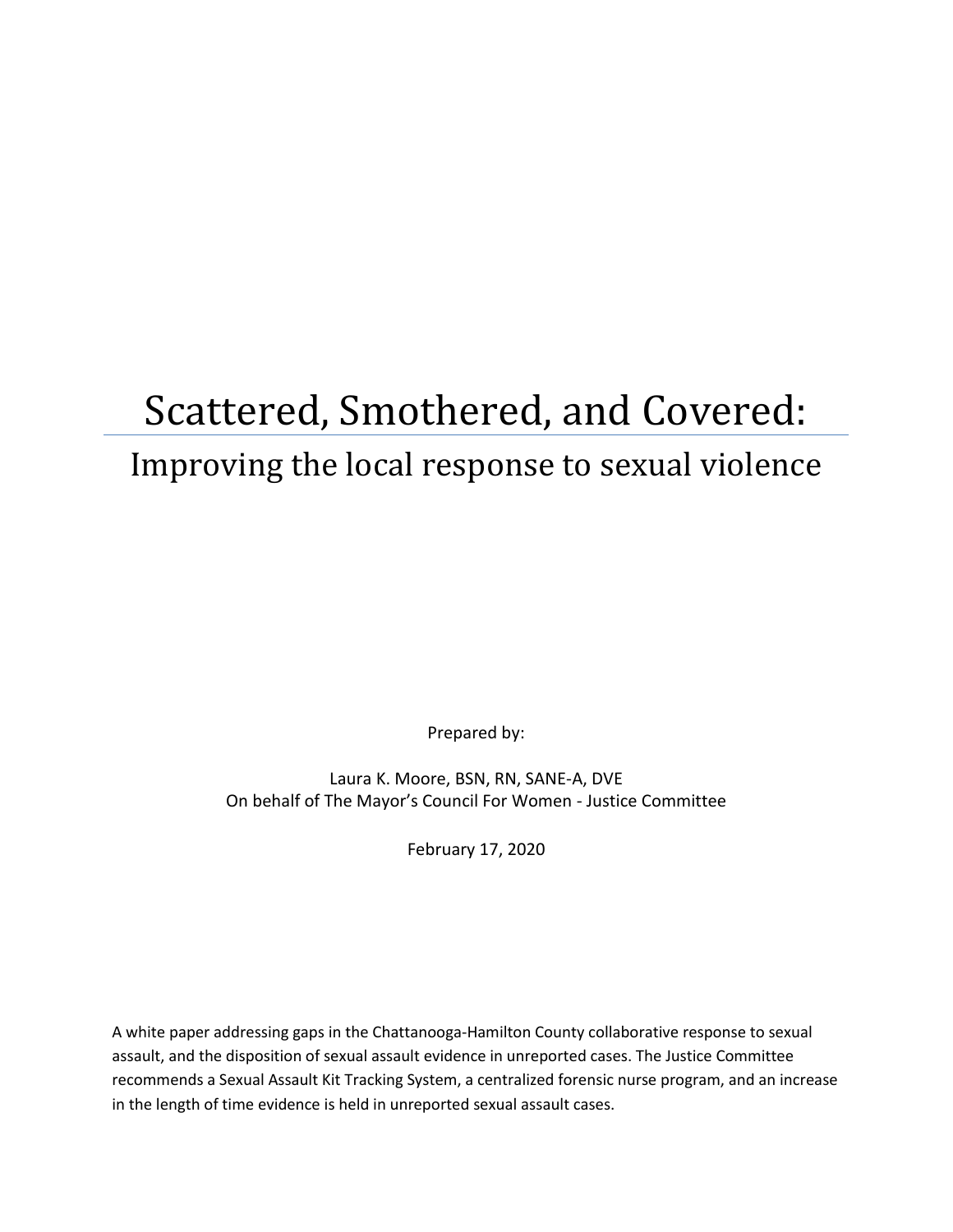## **I. Introduction**

The Justice Committee chose to address the collaborative city and county response to sexual violence<sup>1</sup> as this issue has far-reaching effects into the lives of too many citizens. This decision mirrors current trends across the nation of increased awareness and the resulting demand for a higher standard of care for those impacted.

#### **II. Workgroup Structure and Associated Work**

In preparation for the composition of this report, the Sexual Violence Response workgroup completed a review of literature of existing standards and best practices (both statewide and national) and factors influencing delayed reporting of sexual violence. The workgroup researched the neurobiology of trauma and Rape Trauma Syndrome (RTS). We also reviewed the responses, protocols/policies and current legislation of neighboring states to sexual violence, including: Alabama, Georgia, Kentucky, North Carolina, Mississippi and Virginia. Surveys of several communities utilizing Sexual Assault Kit Tracking were conducted, including: Memphis, Tennessee, Wayne County in Michigan, Idaho state, and North Carolina state. Interviews were conducted with off-record law enforcement, forensic examiners, emergency physicians and nurses to better understand the current approach. Data was reviewed and included from the Tennessee Incident-Based Reporting System (TIBRS), local law enforcement, and local health systems.

#### **III. Issues Addressed**

 $\overline{a}$ 

- 1. Local city/county response to sexual violence
	- a. Identification of existing gaps in trauma-informed response
		- i. Lack of cohesive process
		- ii. Fragmented medical response
		- iii. Under-utilization of Sexual Assault Response Team (SART)
- 2. Disposition of evidence in cases of unreported sexual assault
	- a. Identification of existing limitations
		- i. Delays in reporting or nondisclosure secondary to neurobiological response to trauma and victim disengagement
		- ii. Utilization of Statute of Limitations for guidelines
		- iii. Lack of cohesive practices across city/county

<sup>&</sup>lt;sup>1</sup> This paper utilizes the terms "sexual assault" and "sexual violence" interchangeably, as both connote any type of sexual contact or behavior that occurs without the explicit consent of the recipient. Both terms should be understood as umbrella terms that include sexual activities such as rape, attempted rape, fondling, etc.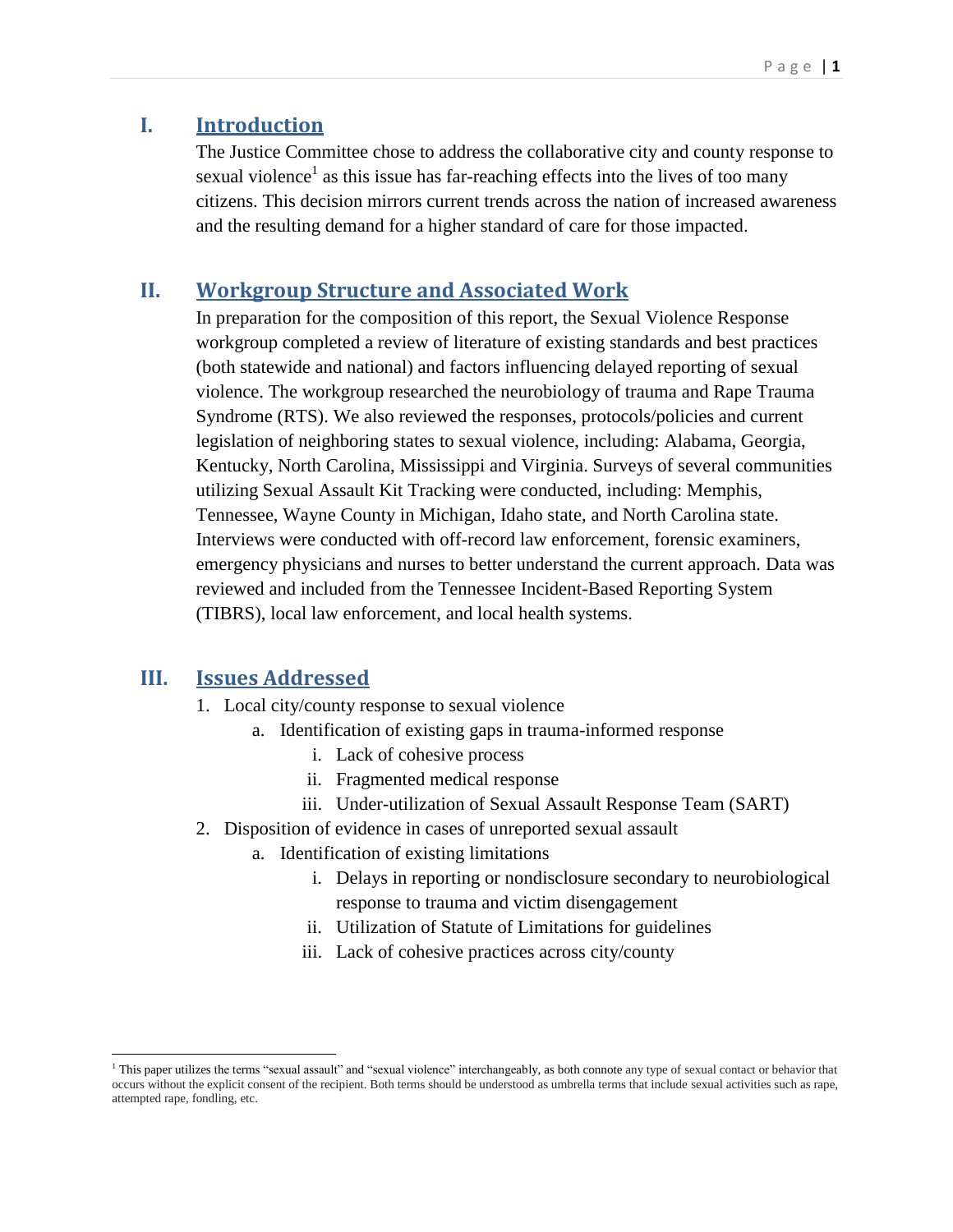## **IV. Discussion**

While the overall national response to sexual violence is resulting in the evolution of a rising standard of care, Chattanooga and Hamilton County's own collaborative approach remains outdated and fragmented.

Further, while many victims delay reporting sexual violence, this propensity is all the more so common for minor victims under the age of eighteen. Our review of literature identified that some minor victims delay reporting, not disclosing their assault or abuse, in many cases until years later. Should these survivors later opt to move through a judicial process from a place of healing, they should be able to do so, relying upon the existence and integrity of any collected evidence. However, the current guidelines for storing and subsequently destroying evidence in unreported cases may create yet another barrier for victims who are not given sufficient time to process the trauma following an assault. Too many victims may find themselves slipping through the cracks of both the medical and legal systems in our city and the surrounding areas.

As one of the three major cities in the state of Tennessee, Chattanooga (and Hamilton County) stands poised to serve as a model of exemplary care for all victims of sexual assault.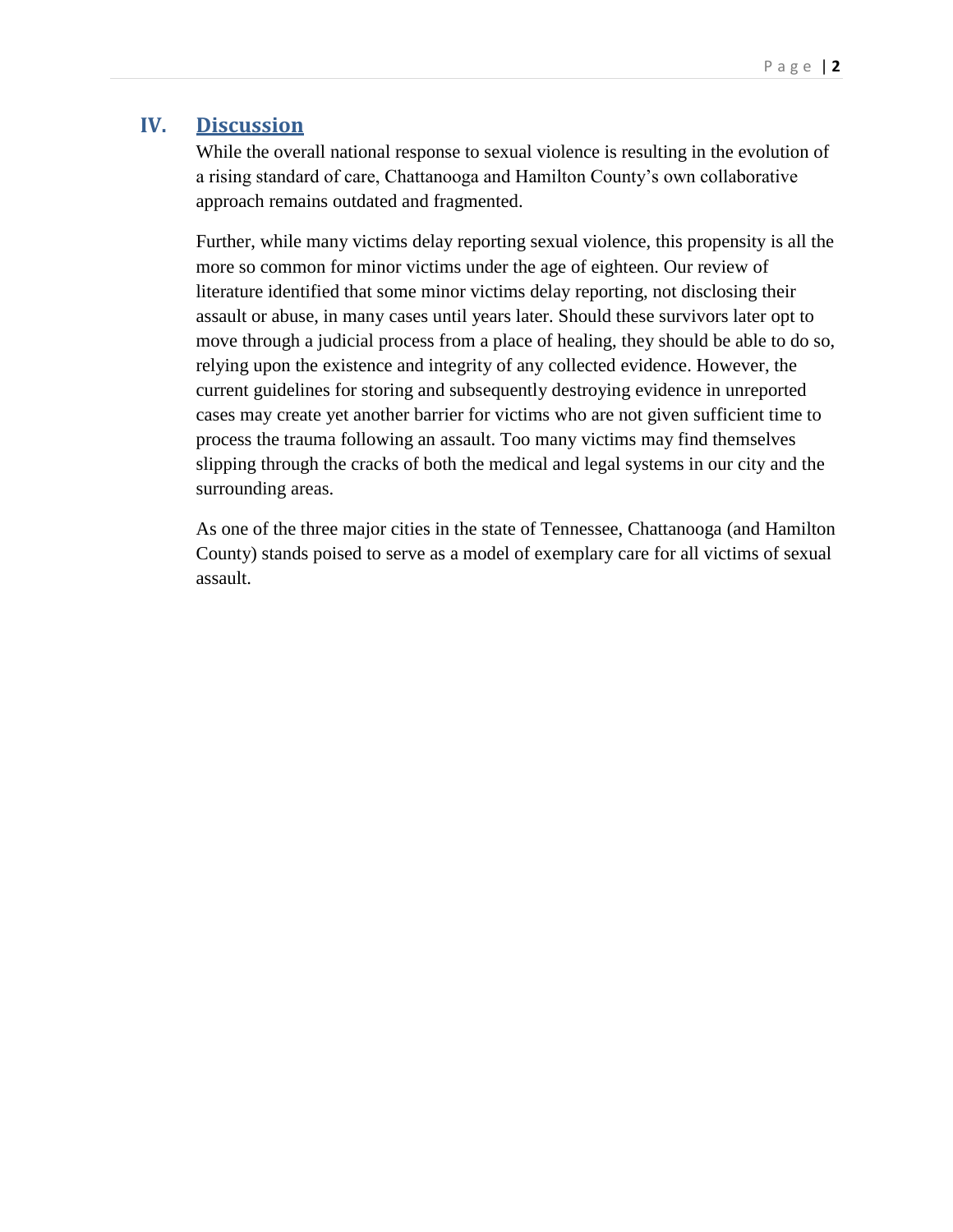#### Lack of Cohesive Process

"A coordinated and collaborative approach to sexual assault provides reassurance and support to the victims of sexual violence, improves victim engagement to facilitate healing, and increases the potential for the just resolution of these cases," the US Department of Justice notes in the National Best Practices Handbook (2017). The City of Chattanooga and Hamilton County have shared a collaborative response to sexual violence since 1994, when the two entities first drew together and opted to rely on the services of a single organization for sexual assault services for adults and adolescents thirteen years of age and older. These services include medical-forensic examinations (MFE) and advocacy. With adequate staffing, the advocacy portion of the program is operated by two case worker-advocates who reach out to victims in the days and weeks following their assault. There is also a program manager, who may or may not carry a caseload. These three staff members offer community referrals, court accompaniment, legal advocacy, and can accompany a victim during the MFE if requested. On occasion, there are also volunteer-capacity advocates (of varying professional backgrounds) who are briefly trained to answer hotline calls and serve as advocates for nightshift and weekend coverage.

Unfortunately, the reliance upon a single organization means that organizational issues have impacted the overall collaborative effort: staff attrition, poor quality assurance control/lack of performance improvement measures for medical staff, advocates and hotline responders, lack of staff training, delays of evidence collection, dissemination of misinformation, lack of training for community partners, lack of public outreach, delays in medical care, poor relationships with law enforcement and other community partners, lack of adherence to basic confidentiality and current Health Insurance Portability and Accountability Act (HIPAA) standards, lack of security (for staff, patients, medical records, and evidence), lack of physical accessibility to clinic/advocacy spaces by those covered by the Americans with Disabilities Act, and insensitivity to community needs are some of the many issues besieging the local response to sexual violence.

Individual efforts to enhance the response to sexual violence, or those efforts promoted by outside community partners/organizations have been abandoned, likely secondary to "siloing."<sup>2</sup> Historically, community partners such as nonprofit organizations, health professionals, criminal justice agencies and law enforcement agencies all work in silos.<sup>3</sup> Each community partner identifies an issue and feels that it is either their responsibility alone to solve the issue or that it is incumbent upon someone else to solve the problem, without any grey area or overlap (Bevc, Retrum & Varda, 2015). This approach greatly limits the ability to fully address or resolve the issue in question. The Chattanooga-area is not immune to this "silo effect" in our response to sexual violence. This infrastructure has resisted any major systemic changes

<sup>&</sup>lt;sup>2</sup> Pace, M., & Fite, E. (2019, October 15). Erlanger halts effort to expand rape crisis services; project quashed due to pushback amid CEO's ouster. *Chattanooga Times Free Press*. Retrieved from https://www.timesfreepress.com/news/local/story/2019/oct/15/erlanger-halts-effortexpand-rape-crisservice/505857/

 $3$  The "silo effect" has been described as "preferential partnering" and a tendency to shy away from collaboration across boundaries (Bevc, et al, 2015).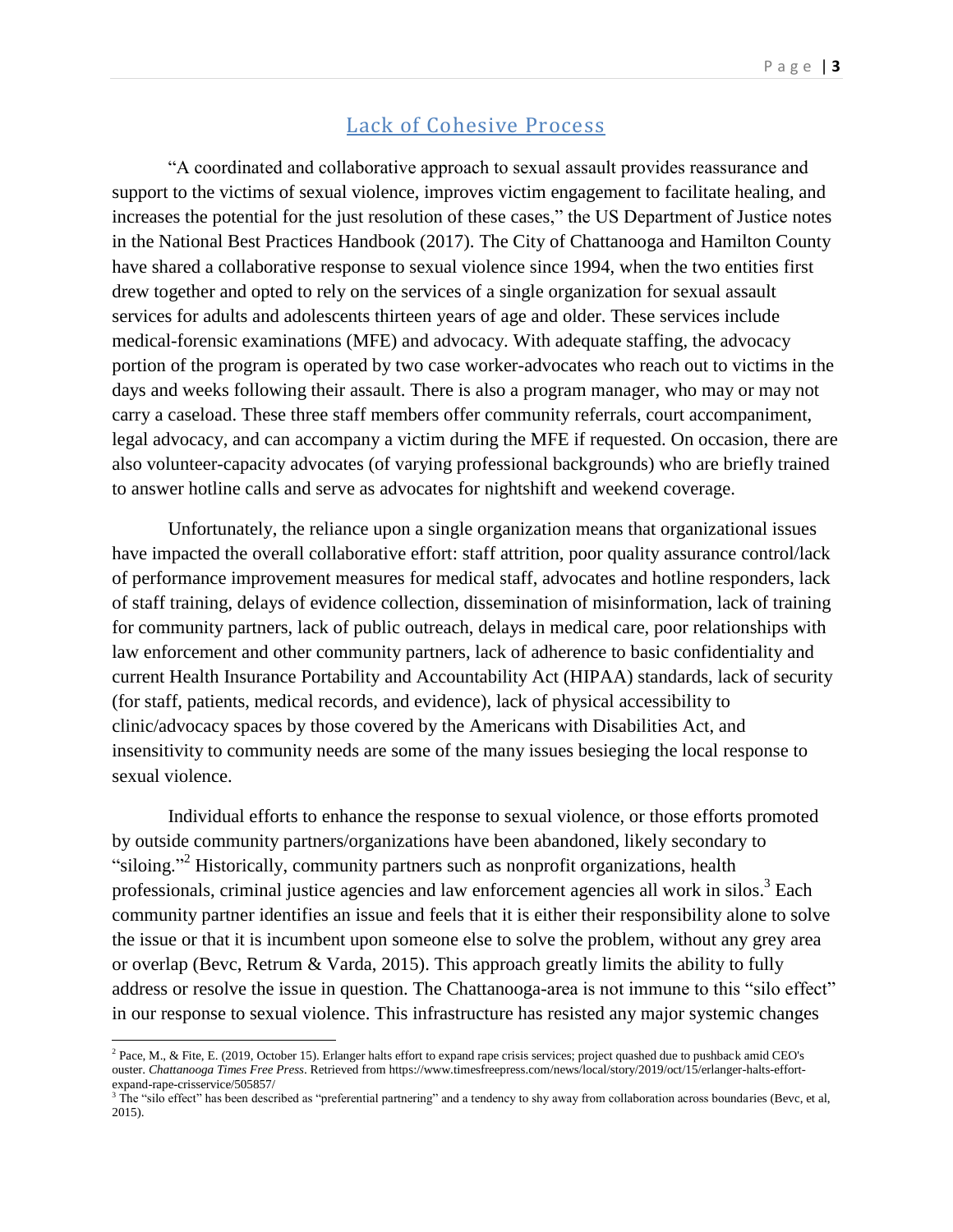including many national evidence-based practice standards or national best practice guidelines, which has resulted in the current outdated response.

A nebulous but often-voiced concern of "duplicating services" has superseded the duty of the City/County to increase access to vital care and services. "Duplication of services" is not a concern for competing hospital systems, banks, cellphone companies, etc. Rather, when one organization holds a monopoly over a particular commodity or service as the only available option, they are no longer held to an industry standard. While "duplication of services" was a term found in several scholarly research articles as something to be avoided, nowhere was an explanation found as to why. More importantly, no research was found that demonstrated any correlation between an under-utilization of services and an increased number of service options available. The resistance to increasing the access to services following sexual assault in Chattanooga and Hamilton County appears to stem from a theory that sexual assault victims will choose no services at all if they are given more than one option; this is not supported by any research the Justice Committee workgroup could locate.

#### Fragmented Medical Response

Again, for Hamilton and Marion counties, the medical-forensic response to sexual violence for adults and adolescents thirteen years of age and older is provided almost entirely by a single non-medical nonprofit organization. The nonprofit contracts Sexual Assault Nurse Examiners (SANEs), also called Forensic Nurse Examiners (FNE) or Forensic Examiners (FE) under the direction of nurse coordinators and a physician medical director. These SANEs are registered nurses (RNs) of varying backgrounds and experience levels, some having only just graduated nursing school by a few months upon obtaining a contract to provide forensic examinations. All must complete a training course offered by the International Association of Forensic Nurses (IAFN), after which they are distinguished as "SANE-trained". However, only one or two SANEs currently contracted have attempted or achieved board certification, or are eligible<sup>4</sup> to apply for that certification. SANEs who achieve board certification for victims thirteen years of age and older are designated SANE-A, for Adults and Adolescents. (Those achieving board certification for specialization in pediatric examinations are designated SANE-P.) At the time of authorship of this report, there are fewer than thirty certified SANE-A nurses in the entire state of Tennessee (Schorn & Vanhook, 2019). In the Chattanooga region, there are currently only two certified SANEs. Additionally, the IAFN strongly recommends that only RNs with two years or greater experience be considered for SANE training (IAFN, n.d.).

While nationally recognized as an issue, recruitment, retention and training of SANEs is historically difficult locally, particularly in the more rural areas of Hamilton and Marion counties. Local clinic volume is relatively low, hampering consistent training of prospective

 $\overline{a}$ 

<sup>4</sup> Eligibility criteria are determined by the IAFN Commission for Forensic Nursing Certification and include: a RN with minimum two years' experience, completion of an IAFN-approved training course with a minimum of 40 didactic hours from a credentialed provider, completion of an approved clinical preceptorship, accrual of a minimum of 300 hours clinical practice (including preceptorship/teaching, consulting, peer review and medical forensic examinations), submission of an application with references, and payment of the testing fee (IAFN, n.d.).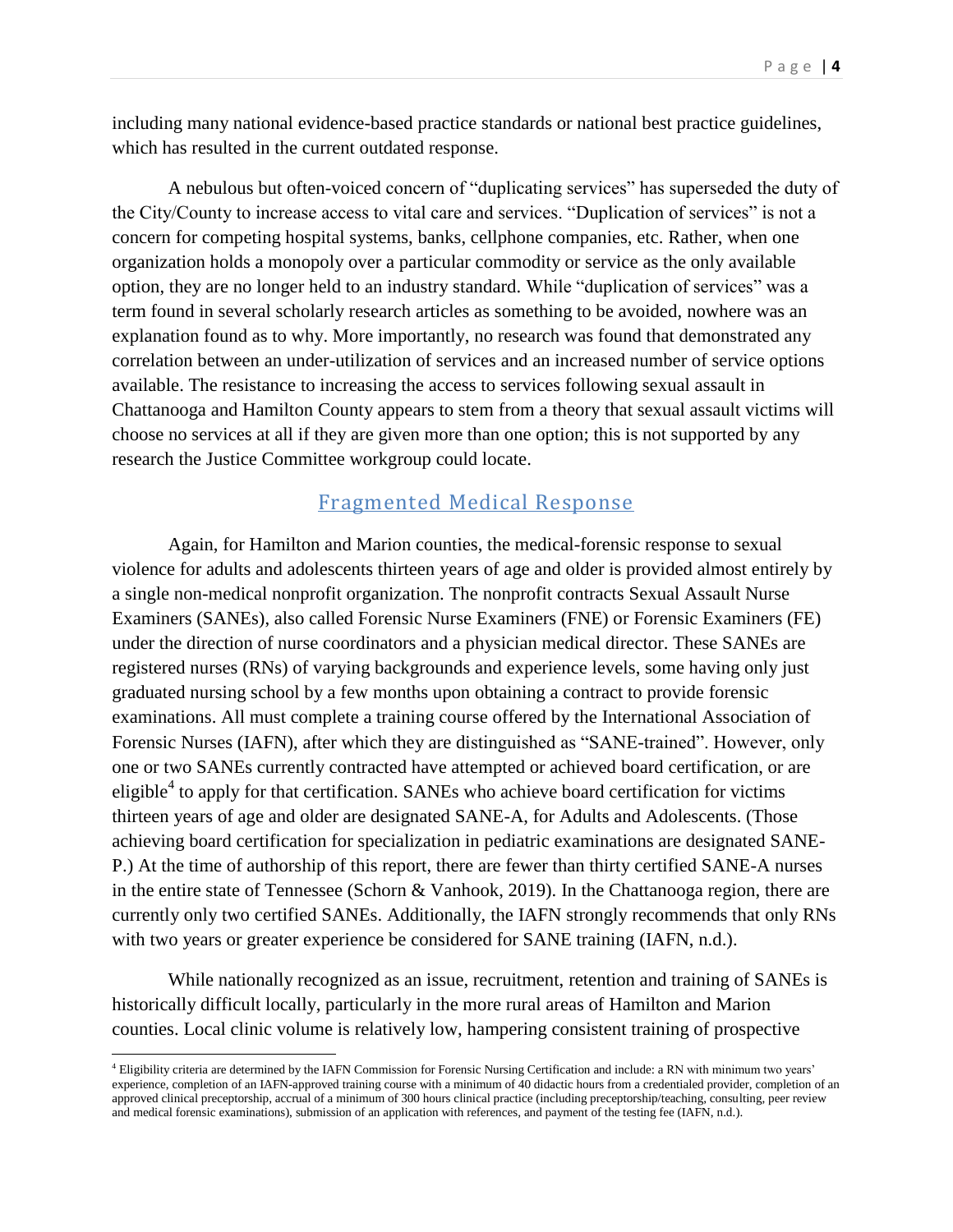SANEs. Local procedures require SANEs to shadow two examinations, and then perform a third exam under mentorship from a more experienced SANE before performing examinations independently. Unfortunately, there are typically month-long gaps between these examinations, resulting in poor recall of learned and demonstrated techniques. Speculum training is inconsistent. Frequently, a new SANE will shadow only one examination before performing a second examination under observation, will then be deemed "proficient". In other instances, a SANE may shadow one examination and perform a "mock case" with a coordinator before being deemed "proficient." To be clear, this may mean that there are occasions when a new graduate nurse has been deemed "proficient" without ever having been observed in an actual sexual assault case with a patient in crisis.

Nurse burnout and attrition are high for these contracted nursing positions. Staffing in the current response is optimal at fifteen nurses, but typically fluctuates between eight and eleven nurses at any given time. In the last six years, SANE staffing has neither reached nor maintained optimal staffing, and recruitment efforts are minimal. Although a few SANEs may attempt to cover scheduling vacancies, more frequently, whole shifts are left unstaffed. This means that a patient may be asked to wait for hours until the next staffed shift, compromising evidence and resulting in a severely decreased trauma-informed response to these vulnerable victims. The National Best Practices for Sexual Assault Kits (2017), the Scientific Working Group on DNA Analysis Methods recommendations (2016), and the Tennessee Bureau of Investigation's own Evidence Guide (2015) all convey the absolute imperative of collecting evidence as soon as possible following sexual assault. Unpreserved forensic DNA evidence deteriorates rapidly with time, and is easily lost and/or contaminated during unsecured transit from one location to another.

Medical charts are peer-reviewed. However, the current system lacks consistency in these evaluations and thwarts real follow-up for deficiencies. Adverse to national standards and best practice guidelines, local SANEs are permitted to alter documentation at later dates/times, often without a clarification or late entry note. Current practices are not HIPAA-compliant nor do they allow for the secure transfer of information to law enforcement officers and attorneys where necessary, as advised by the National Best Practices for SAKs (2017). There is no local policy in place detailing the length of time medical-forensic records must be stored, and no written policy or procedure detailing the release of records to requesting entities.

Under current local procedures, a victim may call the established crisis hotline, where they are to be advised by a staff member or volunteer that if he/she were assaulted within the last five days, he/she may proceed to the clinic for a Medical-Forensic Examination (MFE).<sup>5</sup> Unfortunately, there is no provision of consistent training to staff members and volunteers who answer these hotline calls. Staff proficiency in crisis counseling and understanding of the medical-forensic process goes unevaluated. None of the persons answering the crisis hotline

 $5$  A health professional, law enforcement officer, or other community partner may also call on behalf of a patient/victim.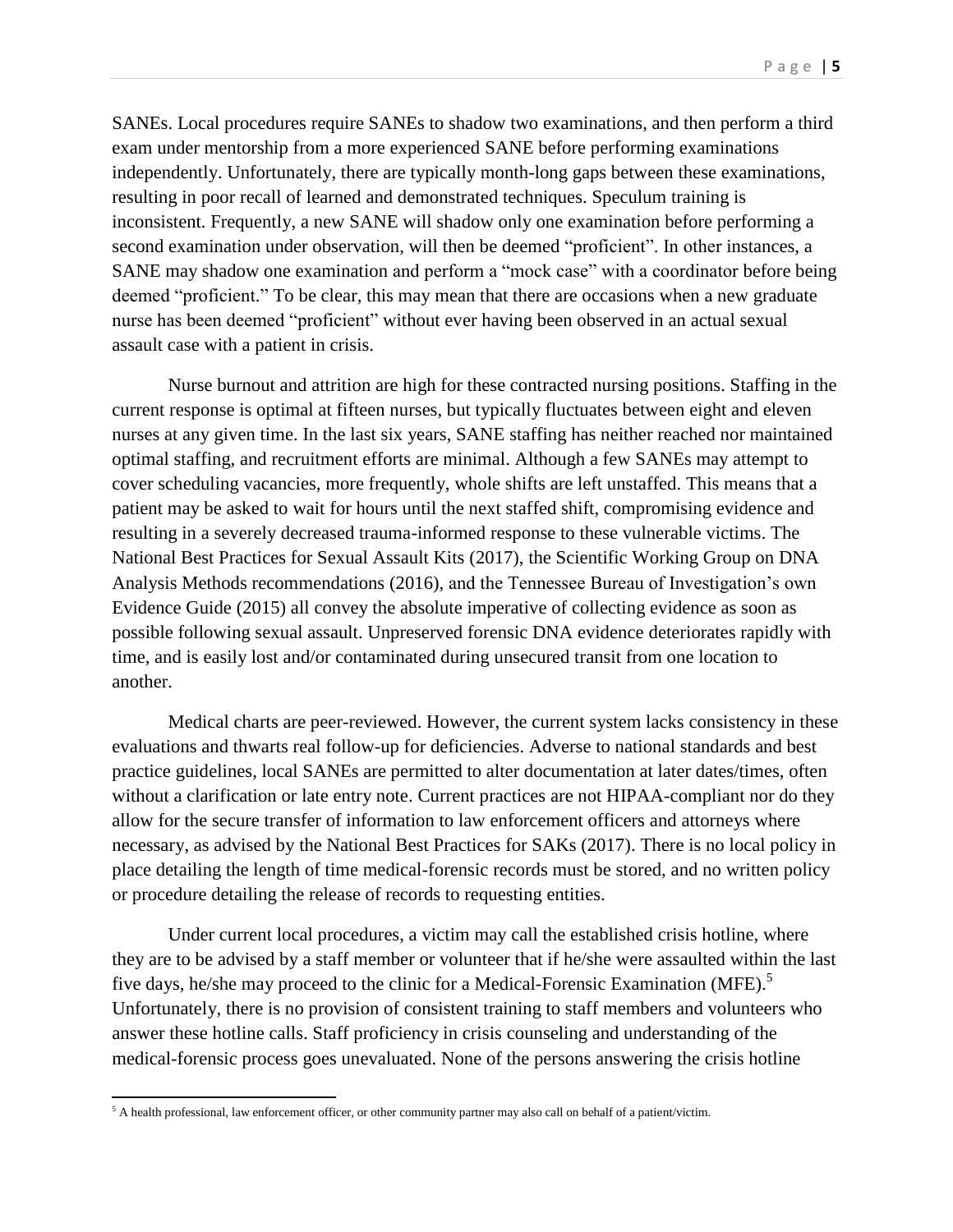have medical-forensic training, nor do they read from a pre-scripted set of responses. The five day window for a MFE is at the discretion of the SANE, but the non-medical staff taking these hotline calls may "screen out" victims without contacting the SANE. These factors lead to frequent miscommunications and dissemination of inaccurate information to victims, support persons, law enforcement, community partners and hospital systems. Further, these issues delay acute medical care, timely collection of evidence, and cohesive patient-centered trauma response. As previously noted, several state and national best practice recommendations detail the importance of rapid assessment of patients for best preservation of evidence and medical evaluation as part of a trauma-informed response.

A victim may also be seen by a SANE in the hospital setting. If a victim presents to any hospital facility with a chief complaint/diagnosis of sexual assault, the hospital staff should offer to call the crisis hotline, though the patient may decline evidence collection or evaluation by a forensic provider. Anecdotally, local hospital staff training on the immediate frontline response to sexual violence is hit or miss, and often the initial call to the hotline is delayed by an hour or more. (At the time of this paper, there is no available data to examine how frequently local medical staff is accessing the established hotline as a resource for patients presenting with a chief complaint of sexual violence.) Far too many times during a period of attempting to locate an advocate or SANE in the Chattanooga area that can meet the victim, he/she has grown tired of waiting and left either the clinic or the hospital, rarely returning.

On condition of anonymity, several physicians spoke with a member of the Justice Committee's sexual violence response workgroup. One local emergency department physician noted in frustration, "Over the last ten years, I've probably called [the hotline]…fifty times, and I've never gotten anyone here. Do I have to keep doing these exams myself?" Several providers have noted that they perform the forensic-medical examinations within the emergency department setting because of historic difficulties accessing medical-forensic services within the current established approach. Another physician stated, "Yeah, I'll do the swabs, but there aren't pictures. I guess the police do that. But it's better than telling them [victims] they have to wait, or not getting those swabs at all."

A major recurring issue within the current response in the Chattanooga area lies in the transfer between locations if a victim goes to the hospital first. Whether they are receiving extensive testing or being admitted to the hospital, if they also want a medical-forensic exam, they must then wait for the SANE and advocate to arrive. Assuming there is a SANE on-call, current policy allows a nurse one hour to present to the patient's location for the exam. However, an advocate on-call does not have the same time stricture in place. If no SANE is on-call, the patient is left waiting – typically in an overcrowded emergency department - until the next staffed SANE comes on shift. If the patient is being discharged from the hospital, he/she will be directed to the nonprofit clinic. Little public data exists that examines the relationship between the number of patients presenting to the local hospitals requesting forensic services, and those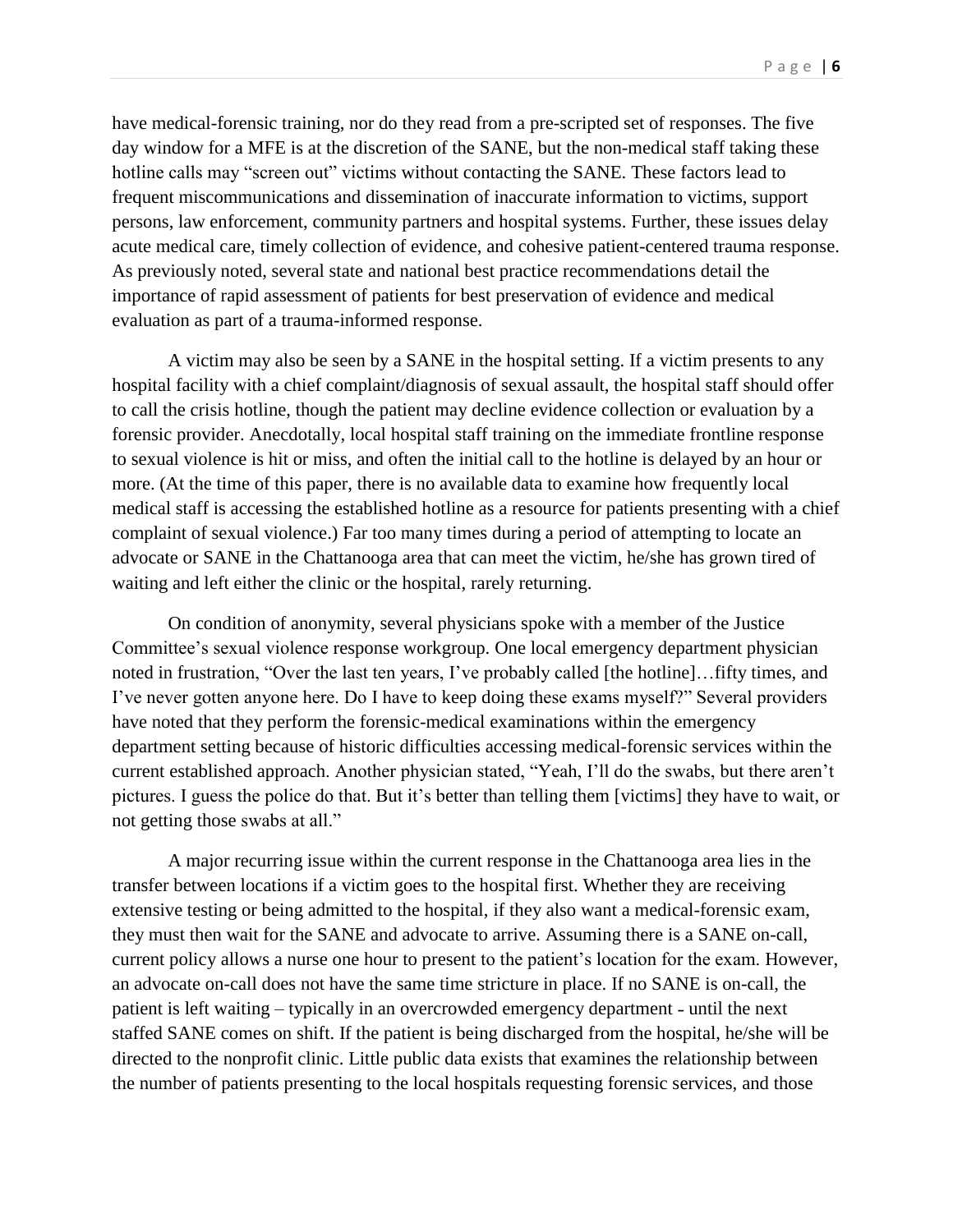that present but are then directed to a separate location (with or without presenting to the second location for services).

Jennifer Pierce-Weeks, CEO of the International Association of Forensic Nurses (IAFN) stated in an October 2019 Chattanooga Times Free Press article, "If a victim has to go from point A, in this case the emergency department, to point B, whether it's evidence collection or something else, oftentimes, they don't make it there. And they don't make it there because they expected to receive their care at point A, and they just had to say out loud to God knows how many people, 'I was sexually assaulted' " (Pace, 2019).

Even locally, the meager data available supports Pierce-Weeks' statement. In 2018, a local hospital system reported 330 patients presenting with a chief complaint of sexual violence. In the same year, the local nonprofit crisis center performed only 127 examinations by comparison. The converse is also true; if a victim presents to the nonprofit organization, but needs medical triage, the MFE is deferred and he/she is advised to go to the emergency department for immediate medical care first. The victim will seldom return to complete the MFE.

In Nashville, the sexual violence response is based within the Nashville General Hospital, which acts as an umbrella under which the SANE program is shared and accessible to the local sexual assault center. Victims may choose whether they want to go to a hospital or the sexual assault center. This allows a more cohesive medical response, eases the process for victims, and addresses the SANE attrition issue by being in proximity to a wider pool of nurses. Potentially housing the entire process at one site allows more victims to report and seek immediate treatment, improving trauma-informed responses, evidence integrity and overall victim outcome. Speaking with the SANE program director in September, she noted that the program is expanding to be able to offer MFEs at each hospital in the Nashville area, to better serve any patient that may request an exam. SANE nurses and forensic providers will be available in each emergency department in the Nashville area. She also expressed her surprise that "…a city of Chattanooga's size has waited so long to improve the system-wide response [to sexual violence]."

"Research supports incorporating evidence collection with the medical exam and treatment at one time in one location leads to better health outcomes and more successful prosecutions, but medical providers often are ill-prepared when rape victims show up," Pierce-Weeks noted in the Free Press article. "The evidence collection portion of that evaluation is really built into the entire exam and treatment of the person - it's not two separate things," she said, "which is why most of the time across the country, the emergency room is where the exam happens for adults," (Pace, 2019).

New legislation introduced to Congress in early 2019 seeks to ensure that victims do not need to shuttle from one place to another for comprehensive medical-forensic care following sexual assault. The Survivors Access to Supportive Care Act (SASCA), or S.402, seeks to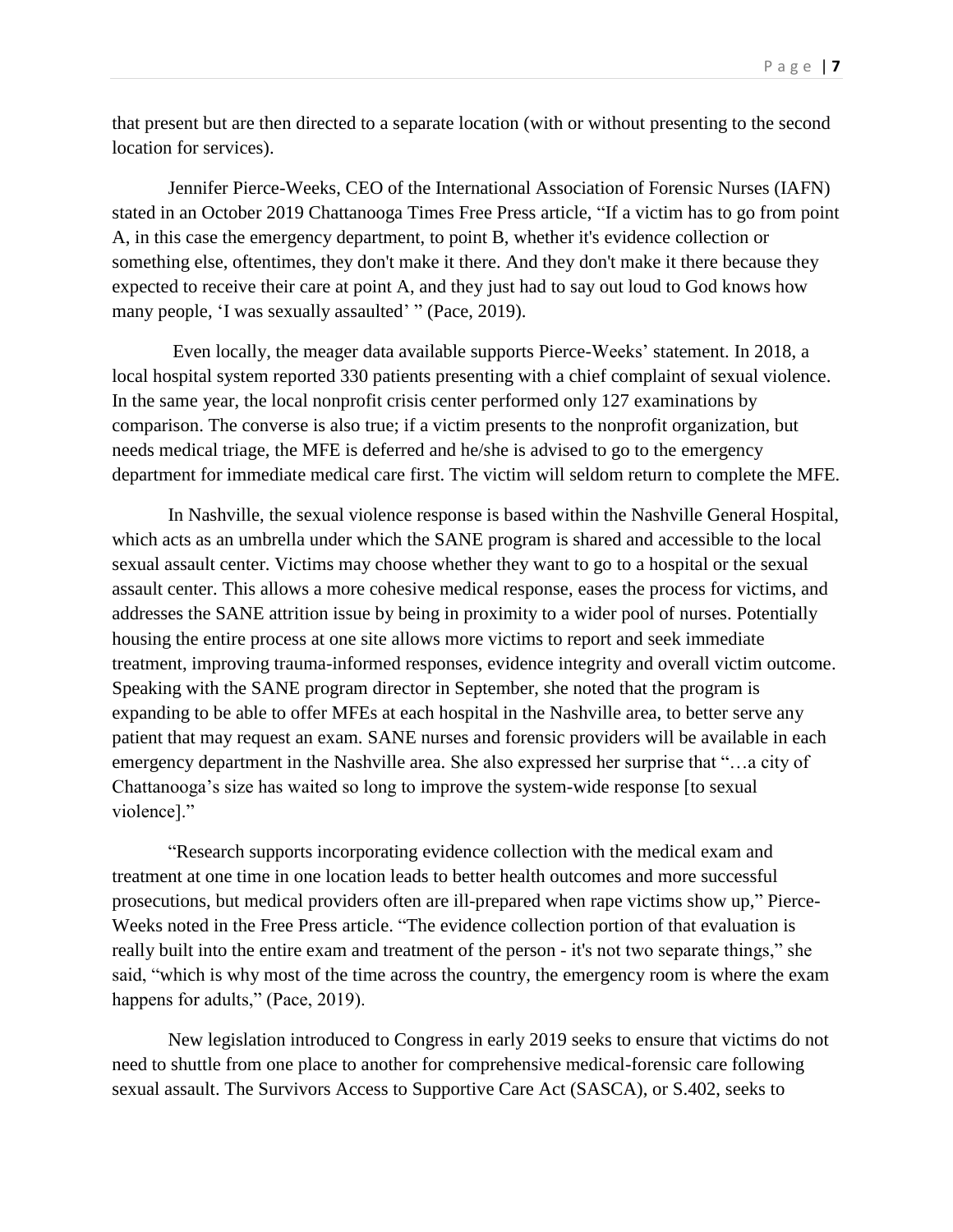increase access to care. It specifies that emergency departments should have trained medical providers ready to perform a medical-forensic examination at the time the patient presents at that location, not hours later.

Currently, the sole organization providing sexual assault services to adults and adolescents is limited by certain grant funding to serving those within Hamilton and Marion counties. However, according to a 2019 Hamilton County health report, Hamilton County serves as the center for health care in the East Tennessee region. Of the 73,266 admissions to the seven general medical and surgical hospitals of (Hamilton County) in 2016, 58% were residents of counties other than Hamilton (Chattanooga-Hamilton County Health Department, 2019). 6

#### Under-utilization of the Sexual Assault Response Team

The Hamilton County SART is another opportunity for effective growth to better serve victims of sexual violence in the area. A sexual assault response team (SART) is a multidisciplinary group of professionals<sup>7</sup> and survivors that work collaboratively within a jurisdiction. The focus of this team is to examine the practices and procedures surrounding the treatment of sexual assault victims, the handling of evidence and the investigation/prosecution of sexual assault offenders. The overall goal of an organized SART is to break down those "silos" that prohibit an effective and holistic team approach to improving the response to sexual assault. Greeson and Campbell (2012) noted that poor and/or nonexistent relationships among legal, medical, and mental health systems compound community sexual assault response issues. As a result of these fragmented responses, the overall response to rape is uncoordinated, and the systems respond to survivors in isolation from one another, placing the burden of reaching out to each system squarely on the survivor (Greeson, 2012).

In order for the Chattanooga-Hamilton County local SART to provide effective, timely, and collaborative responses, improvements must be made. Several law enforcement officers, community partners and former sexual violence response employees have described the monthly SART meetings as "ineffective," "useless," "disorganized" and "a waste of time." Under current practice, the SART attempts to review every reported sexual assault case from the preceding month, resulting in a cumbersome docket of case review.<sup>8</sup> While there are currently no established national best standards for SART, the Tennessee Best Practice Guidelines (2014) recommend at least quarterly meetings with a case review of four to five cases per year.<sup>9</sup> The National Sexual Violence Resource Center (NSVRC) SART Toolkit (2018) also notes, "Meeting more often than necessary can lead to members losing enthusiasm and skipping meetings because meetings are not seen as a good use of limited time."

<sup>&</sup>lt;sup>6</sup> Patients who lived outside of Hamilton County resided in other Tennessee Counties (25%), in Georgia (25%), in Alabama (3%), and in other states (2%).

 $^7$  These professionals can include medical providers, emergency responders, law enforcement officers, forensic technicians and scientists, district attorney's representatives and advocates.

<sup>&</sup>lt;sup>8</sup> An unencrypted email, complete with a docket of patient names, dates of assault, and case statuses has historically been emailed to SART committee members. These emails were discontinued in 2018.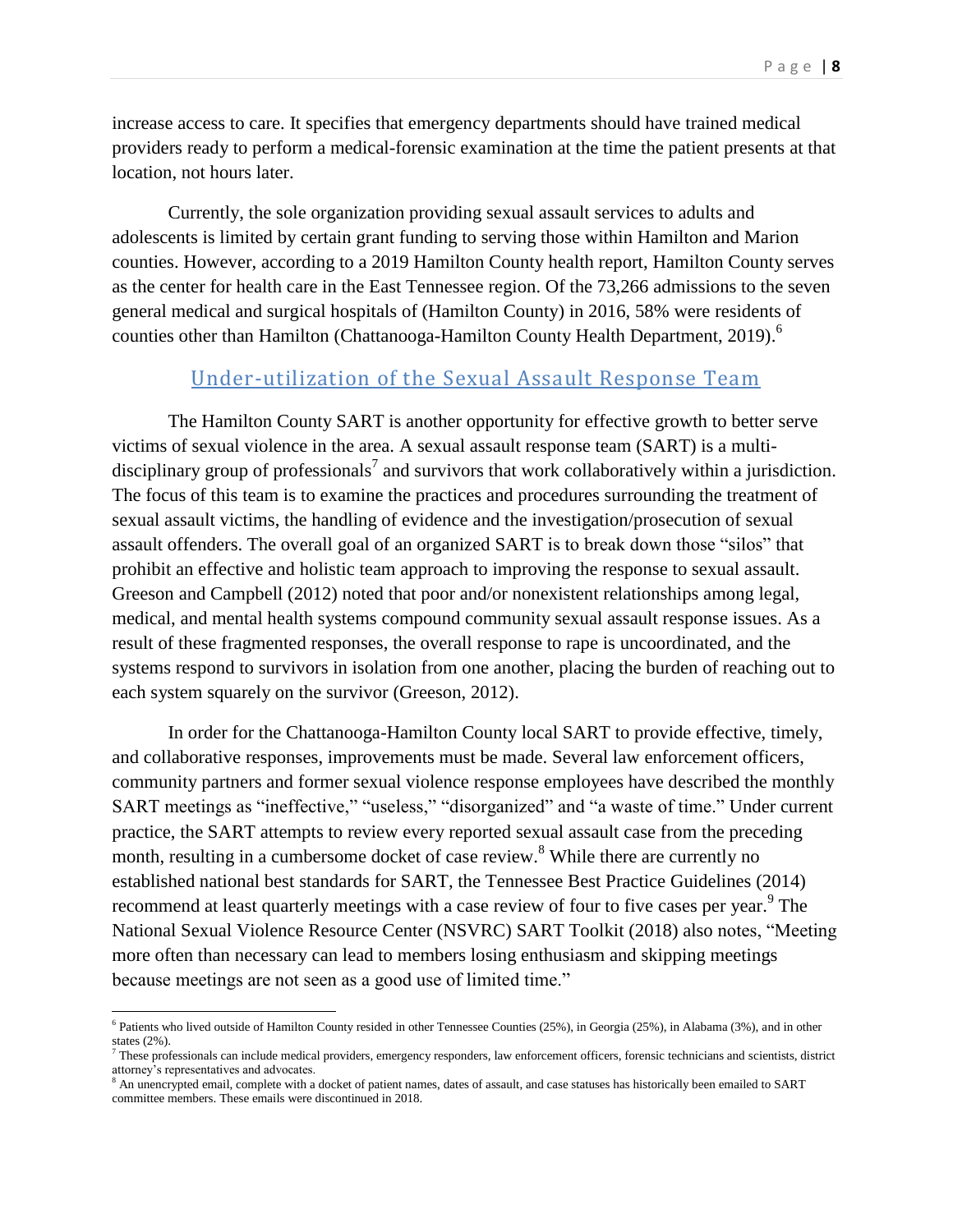Over the last three years SART leadership changed no less than six times, as organizational management has also fluctuated. The continual turnover has resulted in an inability to build meaningful relationships with local law enforcement and District Attorney's office staff. Law enforcement officers, DA's office representatives, and other community partners who were attending SART meetings faithfully have become increasingly disengaged. This organizational attrition has also made it challenging to offer consistent trainings for law enforcement and other community partners, further resulting in an overall decreased effective community response to sexual violence.

Additionally, while both the NSVRC SART Toolkit (2018) and the Tennessee Best Practice Guidelines (2014) encourage the inclusion of survivors of sexual violence as participatory members of SART, the local SART has lacked such valuable input. The National Best Practices for Sexual Assault Kits notes that a trauma-informed multidisciplinary approach should also seek out and include voices from underserved or vulnerable populations in the community's response to sexual assault cases (US Department of Justice, 2017), though this is not current practice with the Chattanooga-Hamilton County SART.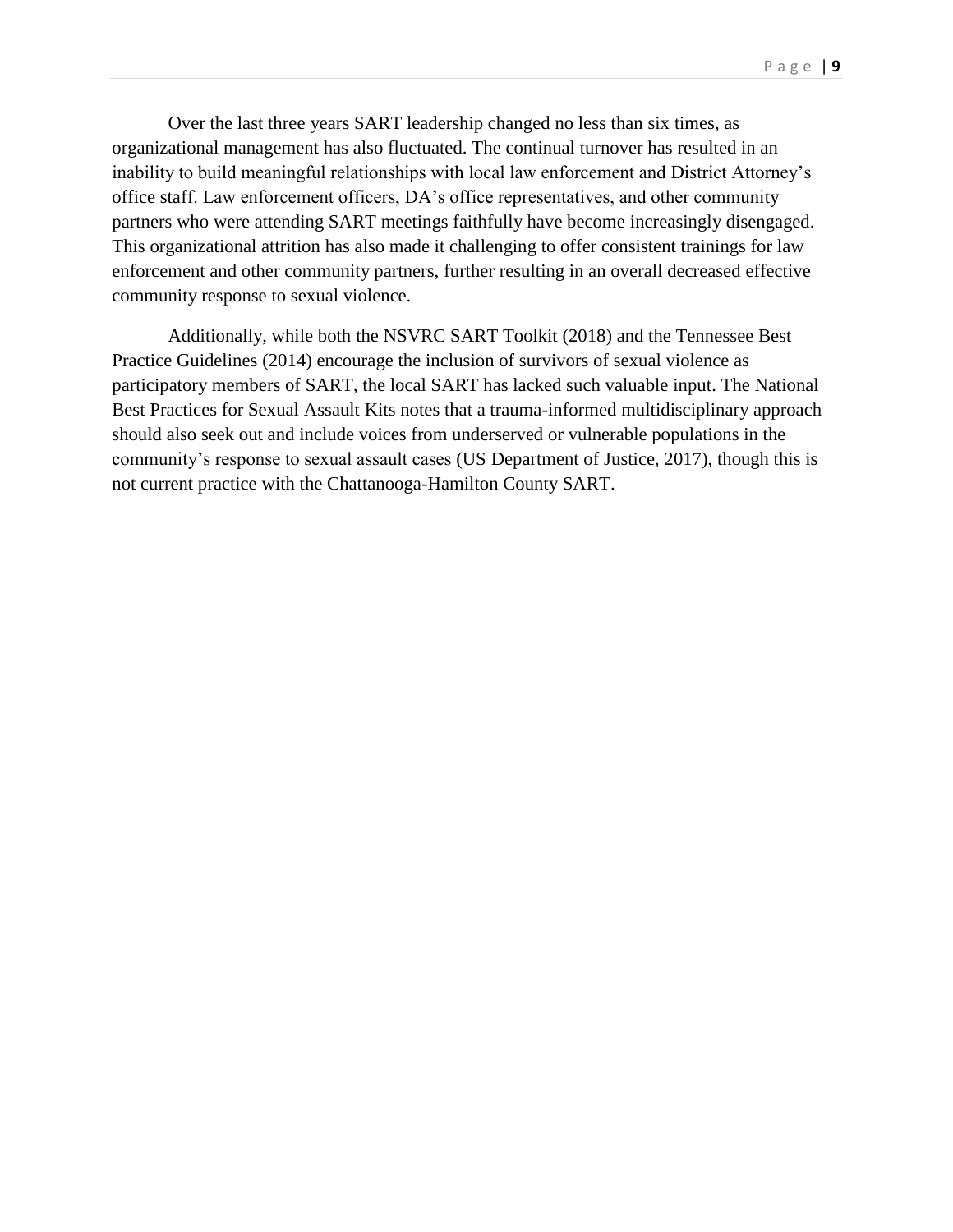#### Recommendations:

- I. **Reorganization of Sexual Assault Response Team efforts to include additional counties and victims/survivors.** 
	- a. For maximum rejuvenation of SART efforts, SART should be re-homed under a centralized program based in the Family Justice Center (FJC), thereby increasing access to SART by other community partners already located within the FJC.
	- b. Efforts should be made to re-engage law enforcement officers from all local jurisdictions and surrounding counties.
	- c. Prosecution representatives, hospital system officials/medical providers, and local college representatives should be engaged and included.
- II. **Reaffirm close collaboration with local community partners** including Hamilton County, Partnership Rape Crisis Center (PRCC), area hospitals, local colleges/ universities and the FJC.
- III. **Utilization of Victim Link/Seek Then Speak** to collate all local options for victim/survivors and providers in one place for ease of access to services.
- IV. **SANE program moved under comprehensive medical oversight, (such as the Health Department) and made city-wide.** 
	- a. One centralized program would serve all local hospitals, FJC, and PRCC.
	- b. Providers in each outlying local emergency department should be trained to offer exams.
	- c. Telenursing consultation could be developed and made available for untrained providers offering examinations.
- V. **City/County representatives requested to support and endorse SASCA (S.402)<sup>10</sup>** legislation to increase victim access to medical care following sexual violence.
- VI. **Utilization of the Family Justice Center (FJC) exam spaces and resources** in collaboration with community partners (including hospital systems) to increase access to needed services for victims following sexual assault, and enhance current procedures.
	- a. The FJC would ensure a true "one stop shop" for all victims, including children, as the FJC already houses the Children's Advocacy Center.
	- b. The FJC already has two dedicated examination rooms, is on the bus-line, is fully secured and private, and has access to law enforcement officers if victims desire reporting.

<sup>&</sup>lt;sup>10</sup> SASCA (S.402) 2019 – The Survivors' Access to Supportive Care Act is a bill introduced to the 2019 Senate that seeks to plan, develop, and make recommendations to increase access to sexual assault examinations for survivors by holding hospitals accountable and supporting the providers that serve them.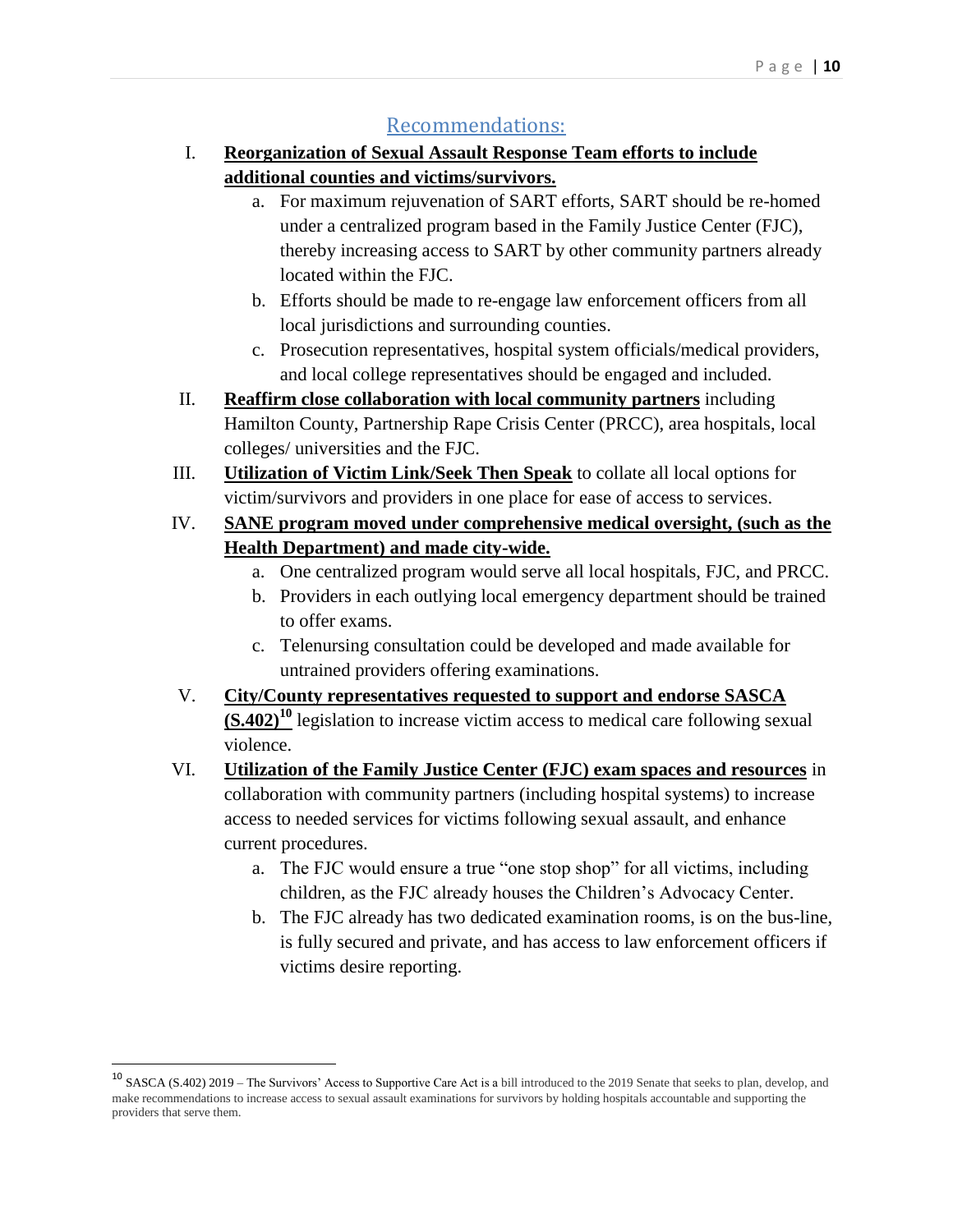#### Disposition of Evidence

Any effort to address the necessary reform of the collaborative response to sexual assault in our community would be incomplete without a conversation on the disposition of sexual assault evidence in unreported cases.

When a victim of sexual assault presents for a medical-forensic examination (MFE), he/she may choose to report the assault to police (and/or Title IX representatives if a student), or may opt not to report at all. In cases where the patient declines reporting, the medical professional may be required to report certain mandated reporting triggers, but the patient may also opt not to speak with law enforcement at all.

Declining to report does not preclude a willing victim from receiving a MFE.<sup>11</sup> In Tennessee, these unreported sexual assault kits (SAKs) are not sent for testing, but are instead stored at the jurisdiction where the assault occurred. These SAKs are classified with a unique numeric identifier and are anonymous except for that identifier. In 2016, state legislation required law enforcement to adhere to policies on the handling of unreported SAKs, including notifying victims of the identifier under which their evidence would be stored, and the length of time the SAK would be stored (three years) before it was subject to destruction. Chattanooga Police Department (CPD) formally acknowledged its adoption of the Tennessee Model Law Enforcement Policy on Sexually Oriented Crimes, and pledged to hold these anonymous kits for a period of three years, after which, the evidence would be subject to destruction.<sup>12</sup>

But this destruction of evidence proves problematic on multiple levels: in cases of delayed reports, delays/miscommunications in processing sexual assault kits, Combined DNA Index System (CoDIS) hits, reopening of cold cases and availability of evidence for appeals processes.

Destroying a SAK with an open statute of limitations (SOL) is problematic if a victim later decides to report after initially declining (but having a medical-forensic exam completed), or if new evidence comes to light, either of which scenario may make prosecution possible. Retaining evidence for an extended period of time can also help with other cases by identifying assailants with CODIS hits, and/or linking them to additional crimes.<sup>13</sup> Only a statute of limitations, and not the destruction of evidence, should constrain a victim's choice to pursue a judicial process.

The 2017 National Best Practices for Sexual Assault Kits states, "Policies for medicalforensic record retention should be created in accordance with statutes of limitations and other

 $\overline{a}$ 

<sup>&</sup>lt;sup>11</sup> Sample collection should be an option for all sexual assault victims who present for a medical-forensic exam, including those who choose not to report (unreported) or report anonymously (National Best Practices for Sexual Assault Kits, 2017). *Tenn. Code Ann. § 39-13-519.* 

<sup>&</sup>lt;sup>12</sup> Should a patient later decide to report within that three year timeframe, their evidence will be declassified and sent for testing at the Tennessee Bureau of Investigation crime lab.

<sup>&</sup>lt;sup>13</sup> In the Golden State Killer case from the 1970s and 1980s, DNA evidence preserved beyond the SOL was tested with new technology and yielded a match to a serial murderer who was linked to other offenses including rape, robbery and burglary.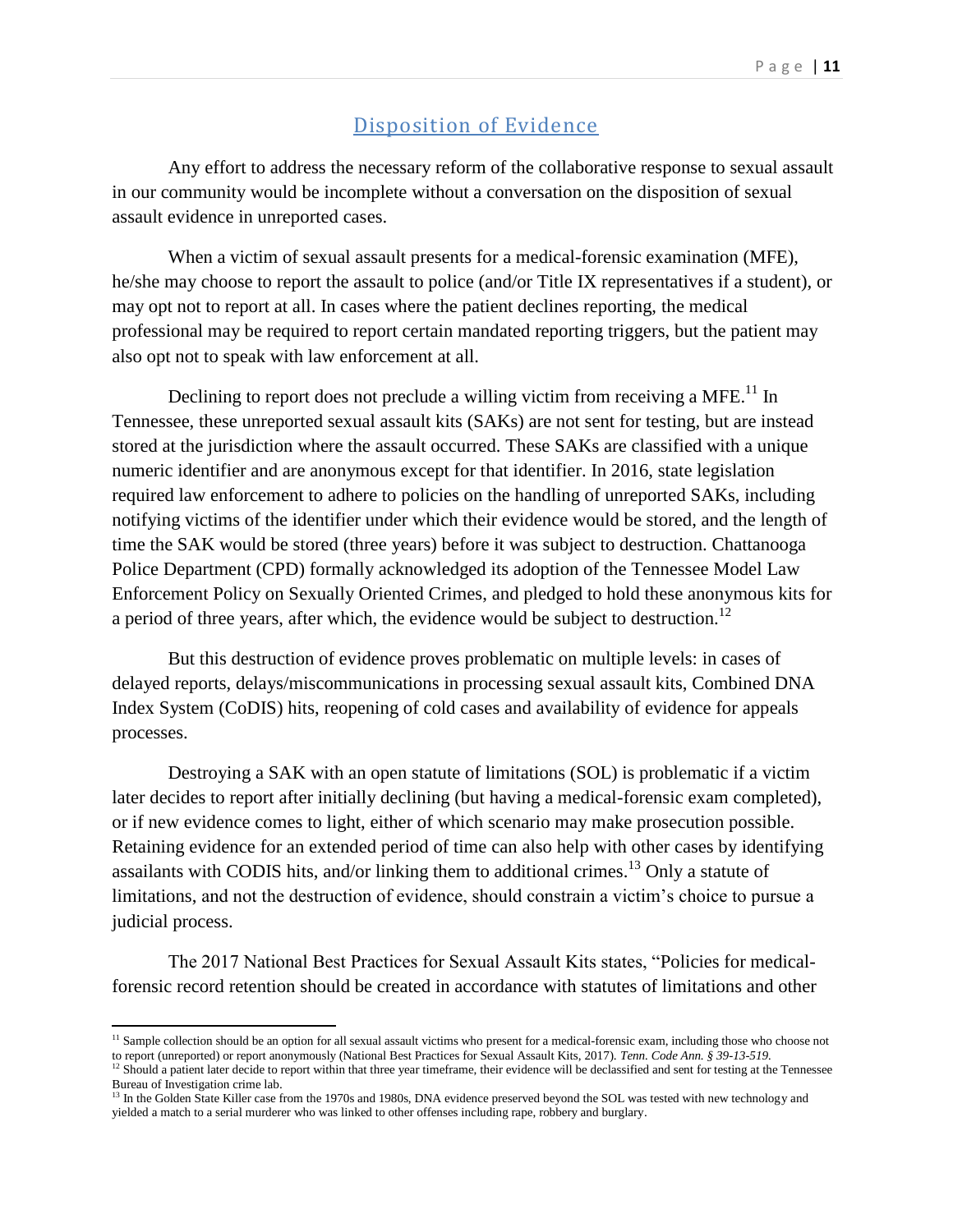criminal justice needs rather than with traditional parameters for medical record keeping, storage, retention, and destruction."

There are many reasons that a victim of sexual assault may delay reporting or opt not to report at all. The Tennessee Best Practice Guidelines  $(2014)^{14}$  notes that disclosure of sexual assault is not typically a one-time event, but rather a process. Those same guidelines further note that a more individualized process of disclosure is preferable, wherein a victim may take time to heal and evaluate his/her resources, before reporting or being encouraged to do so.

While neighboring states Arkansas, Georgia, Kentucky, Mississippi, Missouri, North Carolina, and Virginia have all responded to the demand for greater accountability and access to services following sexual violence, the greater Chattanooga Metropolitan area remains stagnant. Many of the above states have implemented or are developing a statewide sexual assault kit tracking system, and have lengthened or removed altogether the statute of limitations for sexually violent crimes, particularly those against minors and children.

Locally, the average age of victims opting for a MFE in conjunction with a report to police varies widely. According to the state database Tennessee Crime Insight, in 2018 there were 255 reported cases of non-consensual sexual offenses (wherein an offense was classified as rape, sodomy, sexual assault with an object, or fondling), an overall increase of almost 29%. Of these 255 reported cases, 139 cases involved a child or minor victim less than eighteen years of age. Many of these minor victims will often not disclose sexual assault at all, and if they do, it will often be years later (Townsend, 2016).

The complex cascade of physical and psychological symptoms and reactions following sexual assault from the first moments after the event and manifesting even years later has been termed Rape Trauma Syndrome, or RTS. Some clinicians dub RTS as a form of post-traumatic stress disorder (PTSD), and a large contributor to the understanding of why victims/survivors often opt not to report. During a sexual assault, the brain detects a threat to survival, and stimulates production of several hormones that affect the way memories are encoded. Memory recall of the assault is typically fragmented and impaired due to this rapid "dump" of biochemicals.

Explaining why so many victims/survivors delay reporting of sexual violence, psychotherapist and cultural anthropologist Mike Lew notes in "Victims No Longer" (2004) that victims/survivors need time and distance to "regain…equilibrium and gain enough perspective to begin recovery work following sexual violence." According to the National Child Traumatic Stress Network (2018) victims may also delay reporting or forego reporting altogether due to feelings of shame, embarrassment, guilt, denial and minimization of the assault, fear of bodily threats, consequences for self and/or perpetrator, fear of not being believed, low self-esteem,

l

<sup>14</sup> The *Tennessee Best Practice Guidelines For Sexual Assault Response Services (Adult Victims)* of 2014 was based on the *Minnesota Model Policies for Forensic Compliance*, April 2011.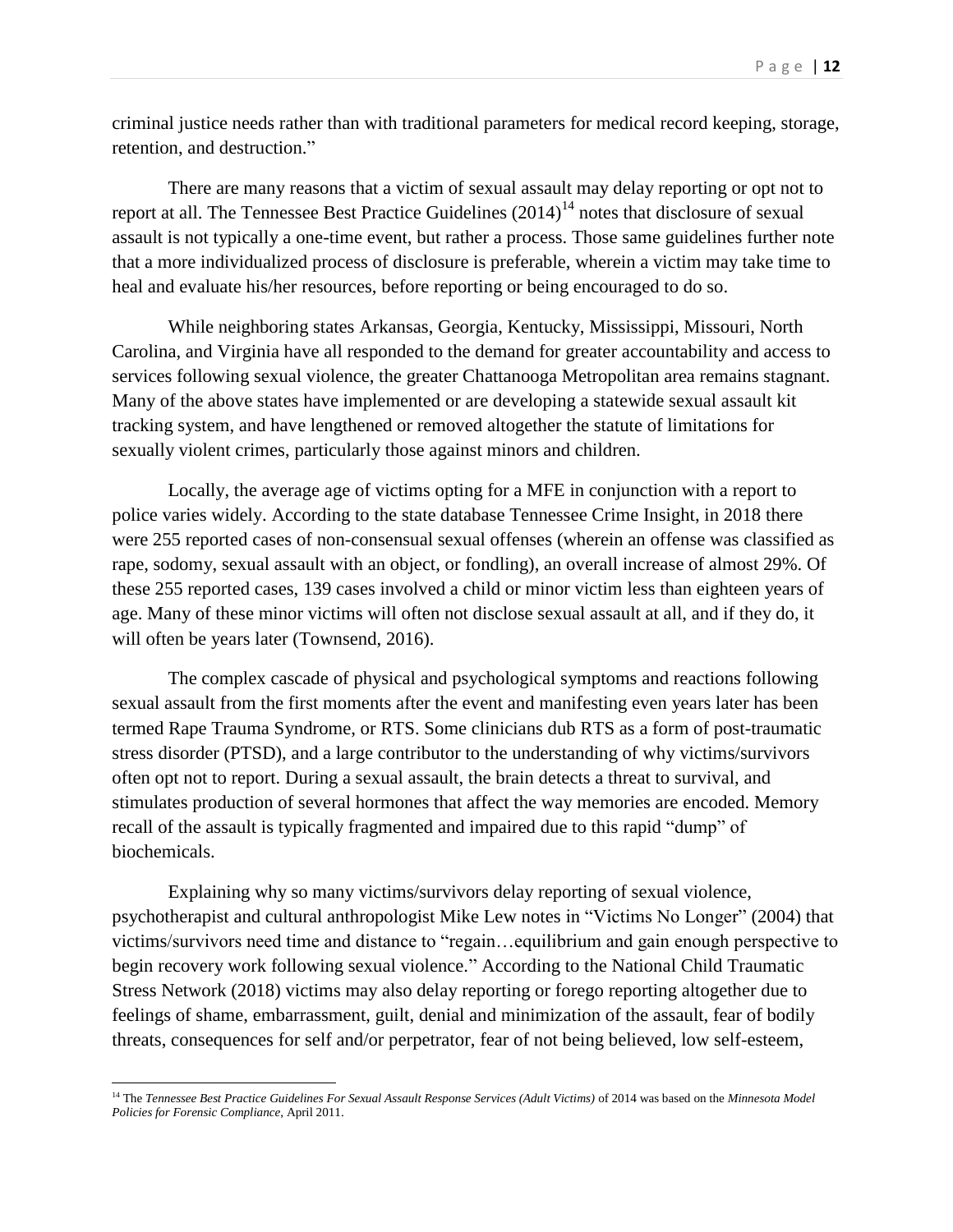feelings of helplessness and hopelessness, and an overall lack of education and support following sexual violence. In his book, Lew writes to male survivors, explaining some of the common reasons for delaying reporting or choosing not to report:

"*There was too much else going on. When you are dealing with daily crises and a basic struggle for survival, there are few resources and little energy left for anything else. You had to get your life under better control in the present before tackling the past. You were afraid. Although the abusive situation is over, it can still FEEL dangerous. Even a dead perpetrator's presence can be felt strongly. You were feeling too weak, battered, and hopeless to take action for yourself. Or you felt like such a terrible person that you didn't feel deserving of anything better. The time and place weren't right. Not everyone is ready to hear about abuse. You were right to wait until you found a safe and supportive environment for recovery. You didn't know you had options."(Lew, 2004)*

With the current policies of evidence retention and subsequent destruction in Tennessee, by the time a minor is ready to disclose a sexual assault, any evidence they may have had collected will most likely have been destroyed (Townsend, 2016).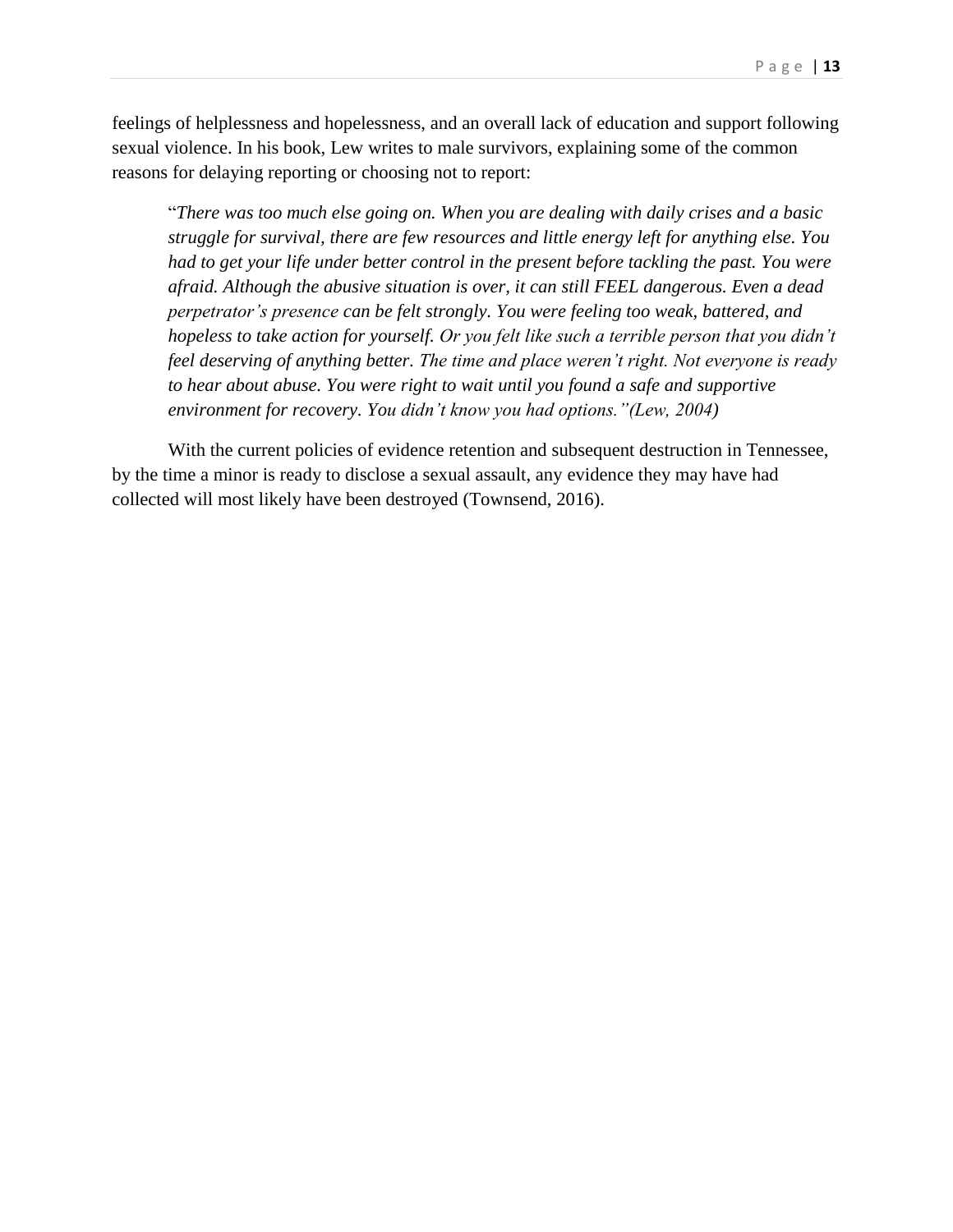#### Recommendations

#### **I. Implementation of a Sexual Assault Kit Tracking System**

- a. Offers peace of mind and control to victims.
- b. Provides transparency and accountability for law enforcement and state crime  $\text{lab}(s)$ ;
- c. Streamlines law enforcement workflows by reducing contact between officers and victims for questions of evidence turnaround times, and ensuring no items of evidence are forgotten as in the current practice;
- d. Adopting the same system already in place in Memphis provides a more cohesive response at the state level, and may encourage similar participation by other cities in Tennessee. Would enhance public safety by linking cases within and across jurisdictions (such as identifying serial offenders);
- e. Aids in establishing trust between the community and law enforcement and a vote of confidence in the criminal justice system process for victims;
- f. *There is currently no willing community partner in place with the existing infrastructure to support the kit tracking system and training efforts.*
- II. **Formulation of a working group** to spearhead the SAK Tracking System initiatives and training endeavors, SANE program oversight, and serve as lobbying/legislative point of contact.
- III. **Unreported evidence should be held longer**: either for the duration of the statute of limitations for each case; until the final disposition of any court case; or at least twenty (20) years, whichever is greater.
- IV. **Reinstitute annual in-depth training for Special Victims Unit Investigators and patrol officers** regarding responding to SA victims.
	- a. Training is necessary for all personnel who have contact with victims of sexually oriented crimes, including dispatch/communications and initial responders, as well as those who investigate these crimes;
	- b. Ensure a sustainability plan for ongoing training;
	- c. Responders at every level need to recognize their accountability to the victim (TN Model LE policy) All officers should receive ongoing training that specifically addresses the realities, dynamics and investigations of these crimes, and legal developments pertaining to sexually oriented crimes;
- V. **Collaborate with identified contacts for Sexual Assault Kit Tracking System initiatives**, including ISP Forensic Crime Lab director (Matt Gamette), North Carolina STIMS Administrator/Forensic Agent (Suzi Barker) and Memphis SAMS (J. Cameron Dunaway) contacts.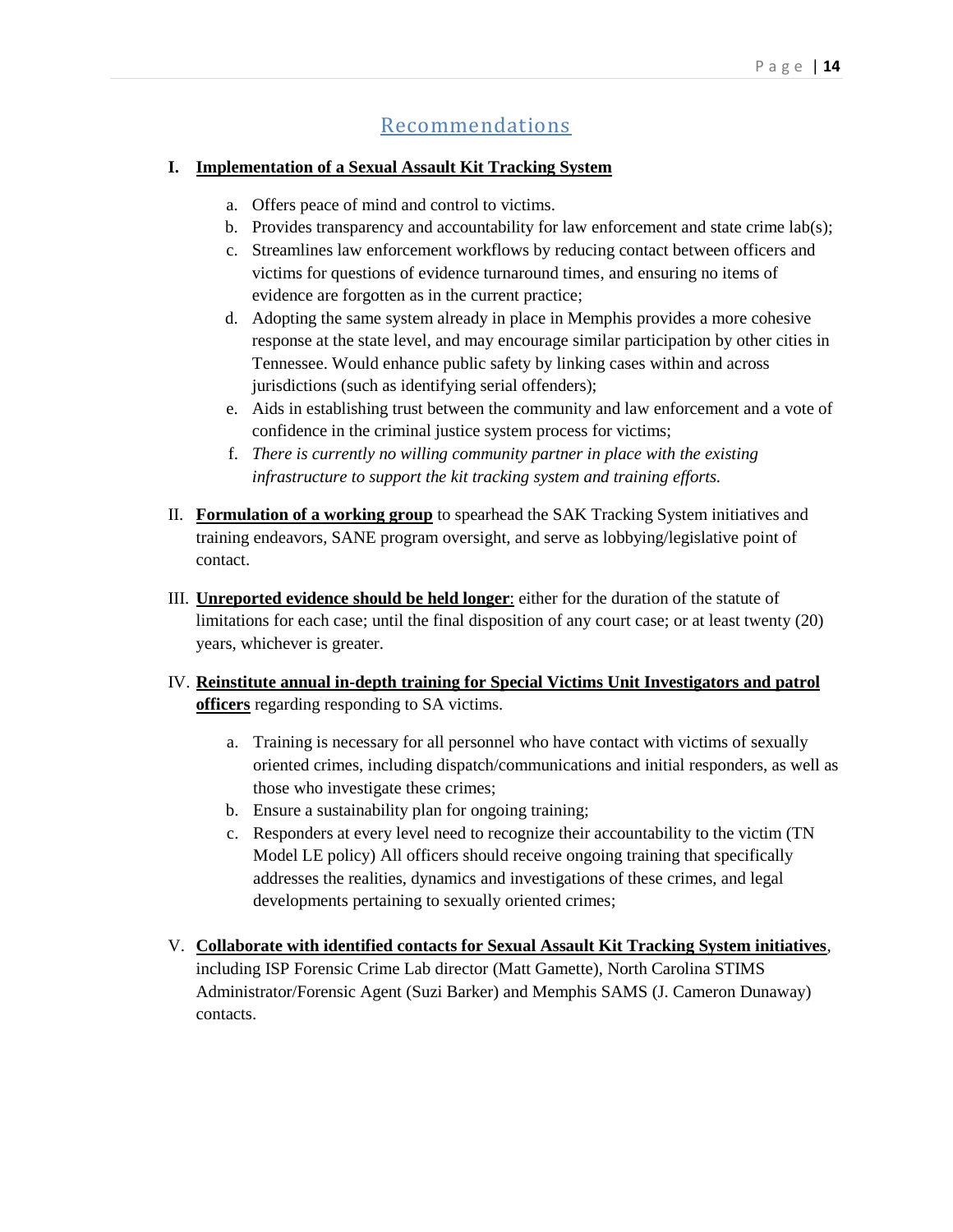#### **Conclusions**

In conclusion, the landscape of trauma-informed sexual violence response has changed greatly since 1994. In the last twenty-five years, the City of Chattanooga has undergone a renaissance that has resulted in its ability to offer its citizens world-class internet speeds, innovative job opportunities and fostered cutting-edge health advances for their well-being. As Chattanooga and Hamilton County continue to become more metropolitan, our city and surrounding counties should also rise to the occasion of seeking a higher standard of care for its most vulnerable of victims. This may be accomplished by rejuvenating the multidisciplinary collaboration among community partners, increasing overall access to services following sexual violence, and ensuring that all victims may have the benefit of evidence if and when they choose to utilize it.

#### Respectfully submitted,

The Justice Committee Working Group

Members:

Laura K. Moore, BSN, RN, SANE-A, DVE

Brenda Freeman-Short, J.D., Committee Co-Chair

Terri Lee, Committee Co-Chair

Rebekah Bohannon, LP-MHSP

Misty A. Bolt

Tracey Taylor

*Additionally, the Justice Committee would like to thank: Chattanooga Police Department Special Victims Unit Investigator Damarise Goehring for her assistance with statistical data and thoughtful insights; Memphis Police Department Detective J. Cameron Dunaway for cheerfully offering information on the processes in Memphis, TN, and assistance with SAMS information; Kristi Brown, Brittany Coper, Brandi Pursley and Natalie Ventura for their tireless and comprehensive reviews of literature; Kate Veltkamp and Christy Atkins for their assistance with the review of states' practices on sexual violence; those who helped review this paper and offered their feedback; and those who stood in support of the efforts behind this document. You know who you are, and we thank you for standing with us.*

*And to the survivors of sexual violence in Chattanooga, Tennessee and the surrounding areas:*

*We hear you and we believe you. Thank you for giving us the opportunity do better.*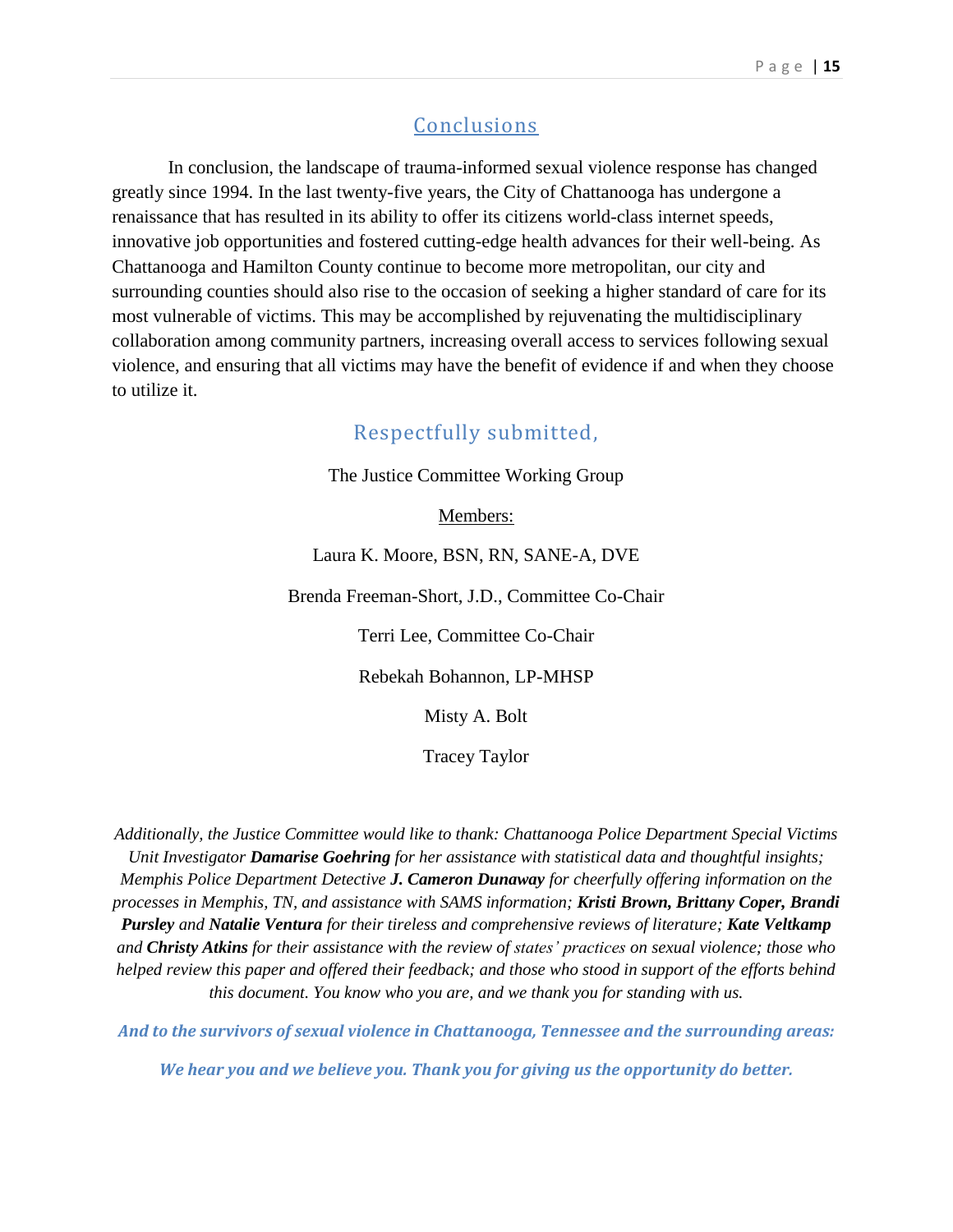#### **References**

Bevc, C. A., Retrum, J. H., & Varda, D. M. (2015). New perspectives on the "silo effect": initial comparisons of network structures across public health collaboratives. *American journal* 

*of public health*, *105 Suppl 2*(Suppl 2), S230–S235. doi:10.2105/AJPH.2014.302256

Chattanooga-Hamilton county Health Department, Office of Assessment and Planning. *Picture of Our Health*. (March 2019). Hamilton County, Tennessee.

Crime Insight TBI (2018). Tennessee Crime Stats. Retrieved January 5, 2020, from: <https://crimeinsight.tbi.tn.gov/tops/report/violent-crimes/chattanooga-police-department/2018>

Forensic medical examination of victims of sexually oriented crime, Tenn. Code Ann. § 39-13- 519 (2016).

International Association of Forensic Nurses, (n.d.). SANE Certification Exam Details section. Retrieved January 5, 2020, from:

[https://www.forensicnurses.org/page/ExamDetails#anchor\\_1477508752637](https://www.forensicnurses.org/page/ExamDetails#anchor_1477508752637)

- Lew, M. (2004). *Victims No Longer: the classic guide for men recovering from sexual child abuse.* New York: Quill.
- Greeson, M. and Campbell, R. (2012). "Sexual Assault Response Teams (SARTs): An Empirical Review of Their Effectiveness and Challenges to Successful Implementation," *Trauma, Violence, & Abuse* 14(2):83-95.
- National Child Traumatic Stress Network. (2018). *Why Don't They Tell? Teens and Sexual Assault Disclosure.* Retrieved from https://www.nctsn.org/sites/default/files/resources/factsheet/why\_dont\_they\_tell\_teens\_and\_sexual\_assault\_disclosure.pd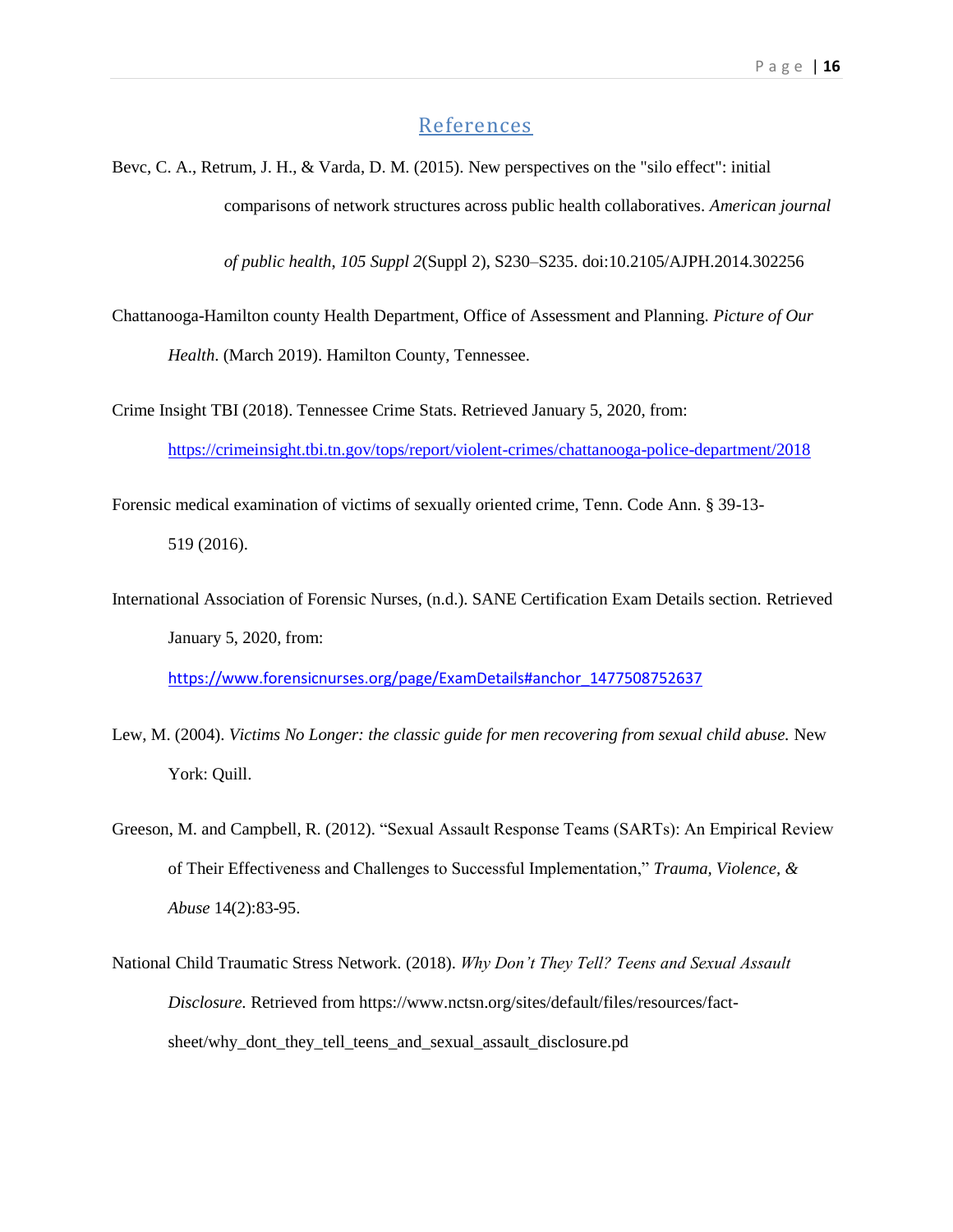- National Institute of Justice. Office of Investigative and Forensic Sciences. (2014). Organizing and Transferring SANE/SAFE/SART Knowledge and Best Practices (Publication No. 2011-DN-BX-K564). Retrieved from [https://nij.ojp.gov/library/publications/organizing-and-transferring-sane](https://nij.ojp.gov/library/publications/organizing-and-transferring-sane-safe-sart-knowledge-and-best-practices)[safe-sart-knowledge-and-best-practices](https://nij.ojp.gov/library/publications/organizing-and-transferring-sane-safe-sart-knowledge-and-best-practices)
- National Sexual Violence Resource Center (NSVRC) United States of America. (2018). *Sexual Assault Response Team (SART) Toolkit* (252125). Retrieved from<https://www.nsvrc.org/sarts/toolkit>
- Pace, M., & Fite, E. (2019, October 15). Erlanger halts effort to expand rape crisis services; project quashed due to pushback amid CEO's ouster. *Chattanooga Times Free Press*. Retrieved from [https://www.timesfreepress.com/news/local/story/2019/oct/15/erlanger-halts-effort-expand-rape](https://www.timesfreepress.com/news/local/story/2019/oct/15/erlanger-halts-effort-expand-rape-crisservice/505857/)[crisservice/505857/](https://www.timesfreepress.com/news/local/story/2019/oct/15/erlanger-halts-effort-expand-rape-crisservice/505857/)
- "S. 402 116th Congress: SASCA." www.GovTrack.us. 2019. October 16, 2019 <https://www.govtrack.us/congress/bills/116/s402>
- Schorn, M., & Vanhook, P. (2019, Summer.) Grants assist Tennessee nurses on the front lines of helping sexual assault patients. *Tennessee Nurse.* 82, 8-9.
- Scientific Working Group on DNA Analysis Methods. (2016). *SWGDAM Recommendations for the Efficient DNA Processing of Sexual Assault Evidence Kits in a Laboratory*. Retrieved from [https://1ecb9588-ea6f-4feb-971a-](https://1ecb9588-ea6f-4feb-971a-73265dbf079c.filesusr.com/ugd/4344b0_4daf2bb5512b4e2582f895c4a133a0ed.pdf)

[73265dbf079c.filesusr.com/ugd/4344b0\\_4daf2bb5512b4e2582f895c4a133a0ed.pdf](https://1ecb9588-ea6f-4feb-971a-73265dbf079c.filesusr.com/ugd/4344b0_4daf2bb5512b4e2582f895c4a133a0ed.pdf)

- Tennessee Bureau of Investigation Evidence Guide (2015). 1st ed. Tennessee Bureau of Investigation. Nashville.
- Tennessee Model Law Enforcement Policy On Sexually Oriented Crimes. Domestic Violence State Coordinating Council (2016). Retrieved from [http://www.ncdsv.org/DVSCC\\_Tennessee-Model-](http://www.ncdsv.org/DVSCC_Tennessee-Model-Law-Enforcement-Policy-on-Sexually-Oriented-Crimes_2016.pdf)[Law-Enforcement-Policy-on-Sexually-Oriented-Crimes\\_2016.pdf](http://www.ncdsv.org/DVSCC_Tennessee-Model-Law-Enforcement-Policy-on-Sexually-Oriented-Crimes_2016.pdf)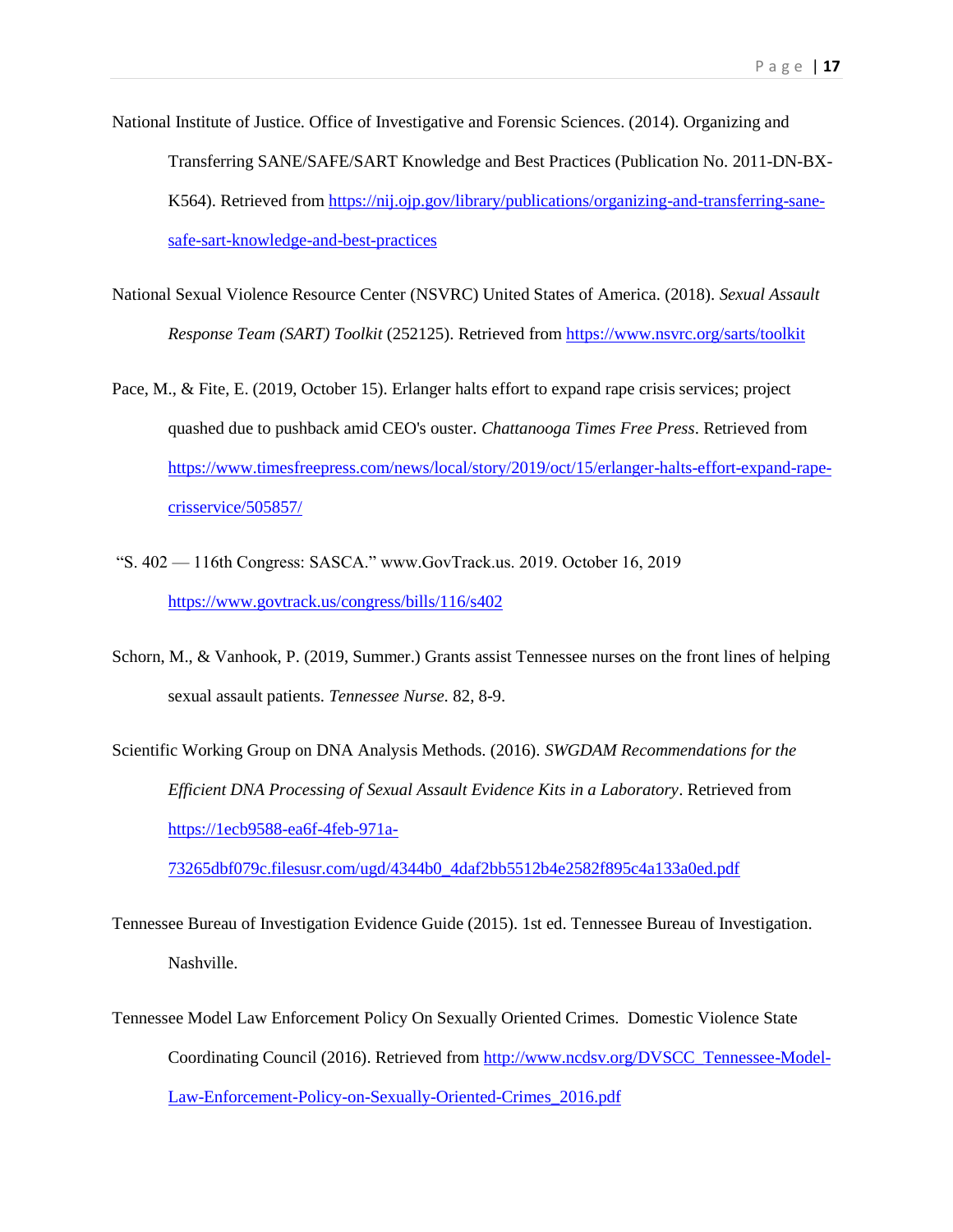- Townsend, C. (2016). Child sexual abuse disclosure: What practitioners need to know. Charleston, S.C., Darkness to Light. Retrieved from [https://www.d2l.org/wp](https://www.d2l.org/wp-content/uploads/2016/10/ChildSexualAbuseDisclosurePaper_20160217_v.1.pdf)[content/uploads/2016/10/ChildSexualAbuseDisclosurePaper\\_20160217\\_v.1.pdf](https://www.d2l.org/wp-content/uploads/2016/10/ChildSexualAbuseDisclosurePaper_20160217_v.1.pdf)
- U.S. Department of Justice, Office of Justice Programs, National Institute of Justice. (2017). National best practices for sexual assault kits: a multidisciplinary approach. Laurel, MD.
- U.S. Dept. of Justice. Office on Violence Against Women (OVW). A National Protocol for Sexual Assault Medical Forensic Examinations Adults/ Adolescents: Second Edition (2013). <https://www.ncjrs.gov/pdffiles1/ovw/241903.pdf> October 16, 2019.